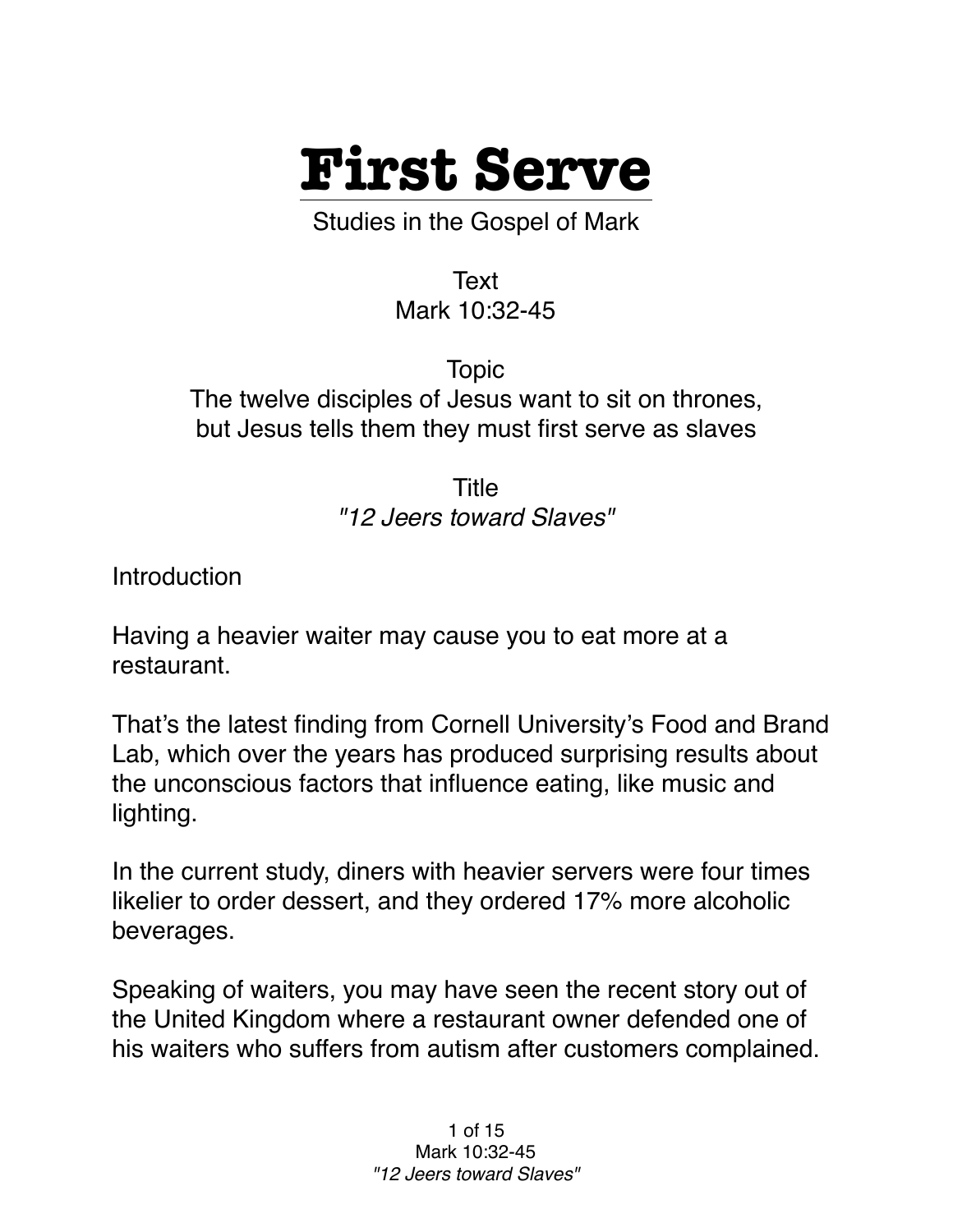He took the discussion over to Facebook, where his defense of his waiter garnered over 19,000 'likes.'

One person commented, "Too many customers think they have the right to treat hospitality staff any way they want to. *They are wrong!!"* 

A long-time waiter who writes a blog about server-diner relations likes to say, "We are servers, *not servants."*

I was thinking about waiters because Jesus uses a word for "servant" that can describe those who wait tables.

His disciples can't wait to sit on thrones, but Jesus tells them that they must wait for the Kingdom of God on earth, and in the mean time, they will be expected to wait tables.

While your waiter at a restaurant is a server and not a servant, a disciple of Jesus Christ *is* **a server who is a servant.**

In fact, we are to be more than servants. A second word Jesus uses is "slave."

Today's Bible study will help us to gauge whether or not we are servers or servants, and if we are servants, whether or not we are slaves.

I'll organize my thoughts around two points: #1 You Must Wait To Sit On Your Throne, and #2 You Should Wait By Serving Tables.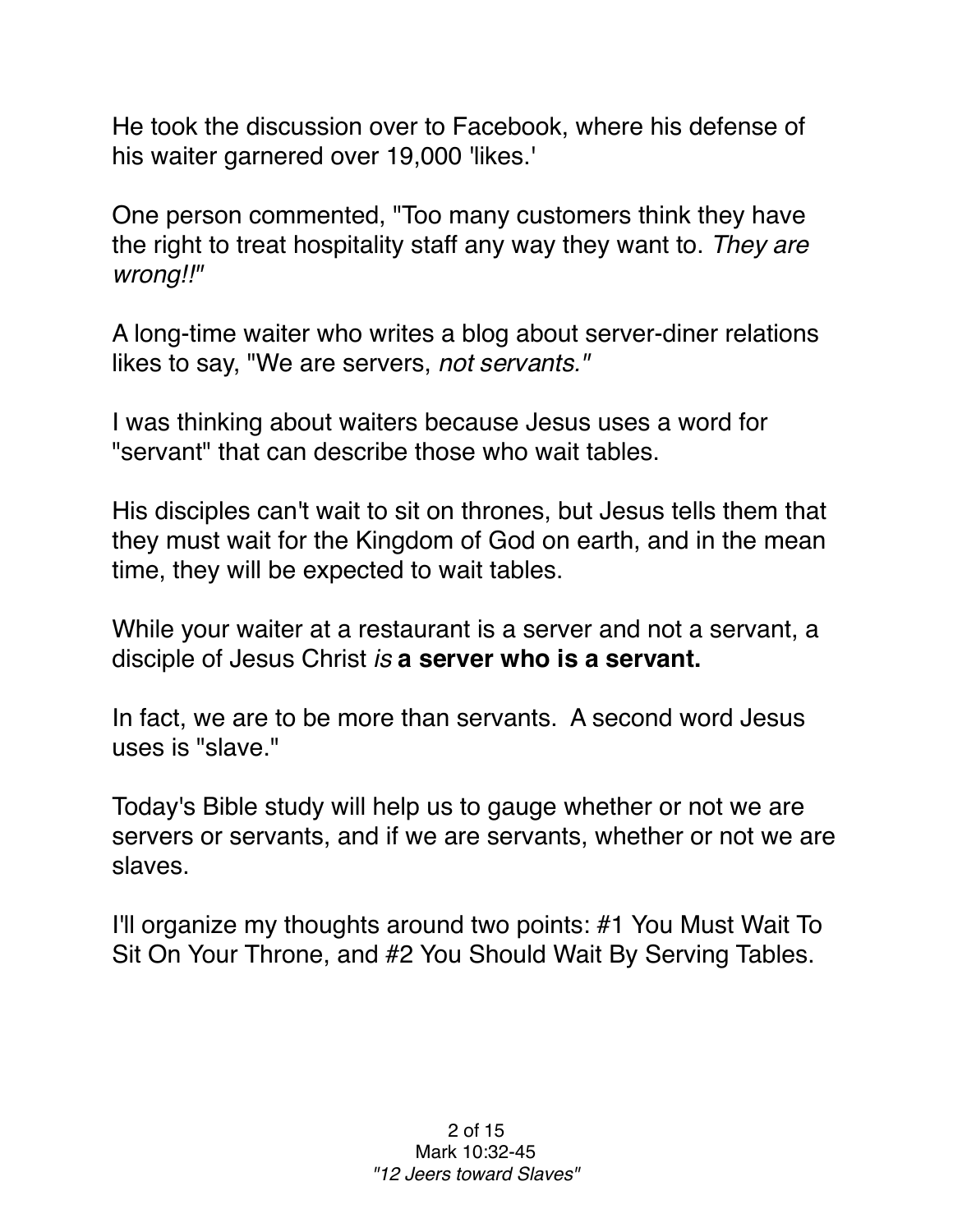## #1 You Must Wait To Sit On Your Throne (v32-40)

Ray Charles may have had Georgia on his mind, but the twelve disciples of Jesus had the Kingdom of God on theirs. They fully expected Jesus to establish the promised Kingdom and rule it from Jerusalem.

If you keep in mind their preoccupation with the Kingdom of God on earth, you'll understand why they kept ignoring Jesus telling them He was going to suffer and die at the hands of both the Jews and the Romans.

Mar 10:32 Now they were on the road, going up to Jerusalem, and Jesus was going before them; and they were amazed. And as they followed they were afraid. Then He took the twelve aside again and began to tell them the things that would happen to Him:

Jerusalem is elevated, so you are always described as "going up" to it, no matter which direction you approach from. They were on their way there to celebrate Passover.

Jesus was out in front, being followed by the twelve, and they by a larger crowd.

The twelve were "amazed," and I'm guessing from their discussions along the way that their amazement was in thinking it was at that time Jesus would establish the Kingdom.

The rest of the followers "were afraid." Jesus was in conflict with the religious leaders in Jerusalem; in fact, they wanted to kill Jesus. He had been avoiding direct confrontation with them, but now He was determined to get to Jerusalem. It was sure to be explosive.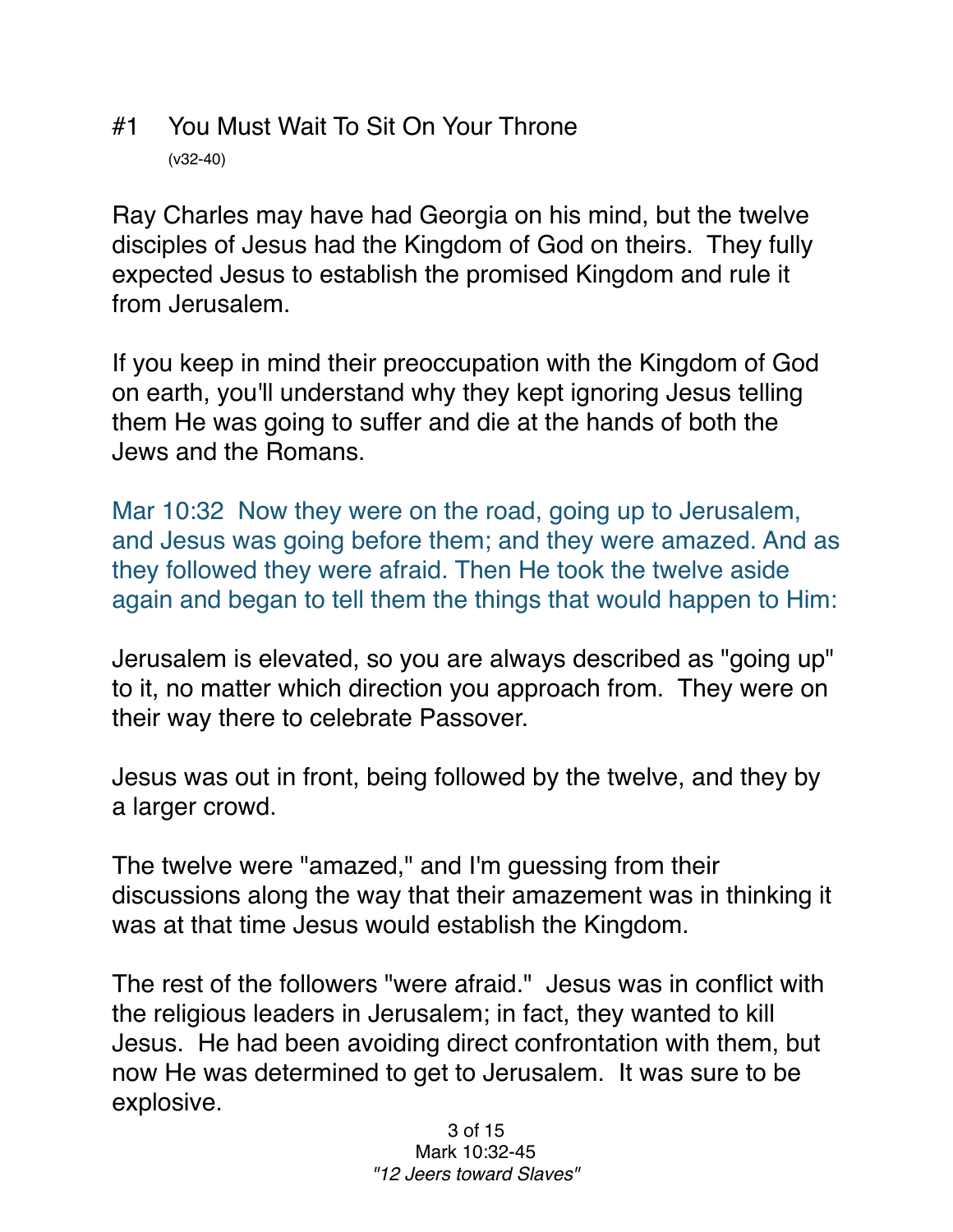Jesus tells His guys, for the third time, that He is going to Jerusalem to be killed.

Mar 10:33 "Behold, we are going up to Jerusalem, and the Son of Man will be betrayed to the chief priests and to the scribes; and they will condemn Him to death and deliver Him to the Gentiles; Mar 10:34 and they will mock Him, and scourge Him, and spit on Him, and kill Him. And the third day He will rise again."

The name, "Son of Man," comes from the seventh chapter of the Book of Daniel. It describes the Jewish Messiah, Who would inaugurate the Kingdom of God on the earth.

In a previous study we looked at Daniel, and we talked about why the twelve were so confused. They believed that Jesus was the Son of Man, the Messiah Who would rule, but they could not reconcile the Scriptures that described Him as the Suffering Servant Who must die.

Jesus was very specific, very detailed, about how He would be treated by both the Jewish leaders and by the Roman authorities. He didn't say He would be crucified, but He didn't need to, because it was understood. Rome didn't crucify its own citizens, but it was how they executed foreigners.

Don't overlook, "and the third day... rise again." Jesus was going to the Cross by divine appointment, to accomplish something cosmic. You see what it was in verse forty-five, "to give His life a ransom for many."

I've had folks ask for prayer because of various medical procedures they must undergo. As they describe what is going to happen to them - the poking, the prodding, the cutting, the chemo - I cringe, and commit to praying for them.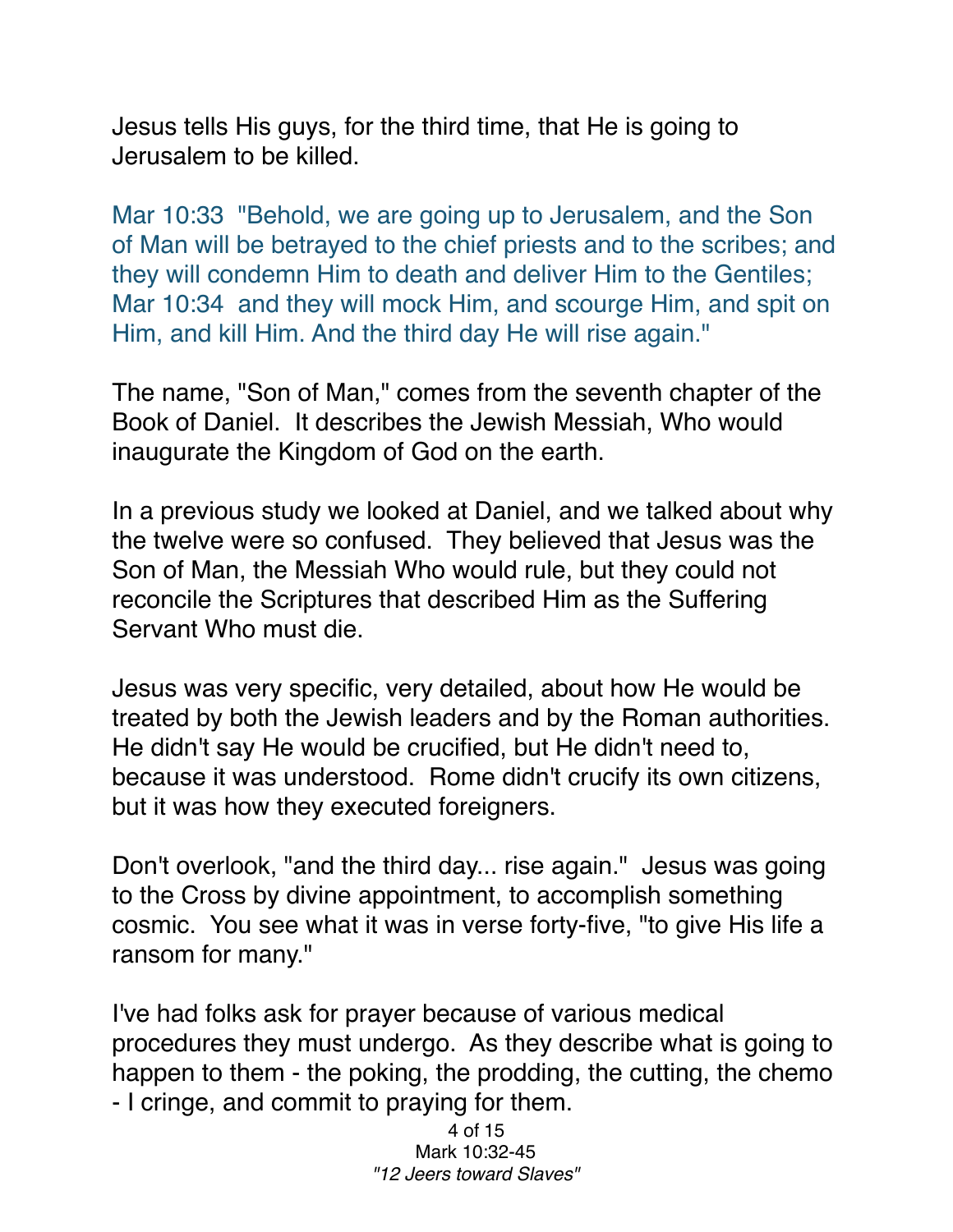I can't even imagine someone saying, "In a few days, I'm going to be condemned, spit upon, mocked, scourged, and crucified." It seems that it would make a deep impression - especially if it were someone I was close to.

That's why what James and John do next is so incredible.

Mar 10:35 Then James and John, the sons of Zebedee, came to Him, saying, "Teacher, we want You to do for us whatever we ask."

John Stott calls this the most selfish prayer ever prayed. I'd have to agree, and then be ashamed, because I've prayed along these lines, too. Not these exact words, of course, but definitely with this attitude.

"Do whatever we ask." That's mind-blowing. It is the height of arrogance and folly to think I ought to receive whatever I ask from God.

They hadn't asked; they wanted a waver to ask anything. Sometimes we talk about people approaching God as if He were a genie in a bottle obligated to grant your wishes. This is pretty close to that.

Mar 10:36 And He said to them, "What do you want Me to do for you?"

I'm thinking Jesus would have been right to just say "No," emphatically. Instead, He was patient with them. I'm glad He was, because we get to see their ridiculous request.

Mar 10:37 They said to Him, "Grant us that we may sit, one on Your right hand and the other on Your left, in Your glory."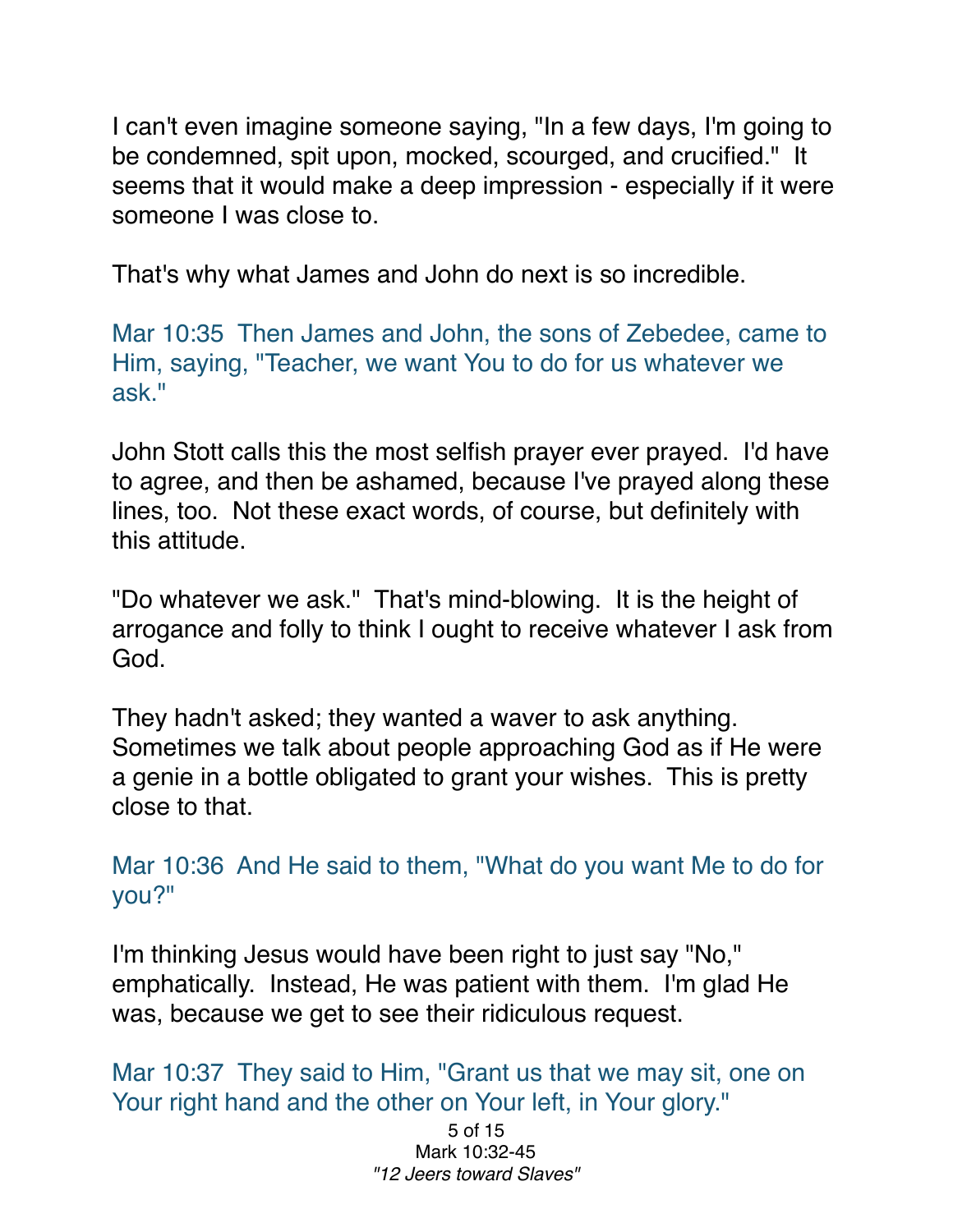Their request was not completely out of left field. In the telling of this walk to Jerusalem in the Gospel of Matthew, Jesus said to the twelve, "Assuredly I say to you, that in the regeneration, when the Son of Man sits on the throne of His glory, you who have followed Me will also sit on twelve thrones, judging the twelve tribes of Israel" (19:28).

They *were* promised thrones in the Kingdom of God. They did not realize that the Kingdom was being postponed, and would not be established until Jesus came back a second time. The whole crucifixion/resurrection/ascension-into-Heaven-for-an-unspecifiedperiod-of-time was foreign to them.

They did not yet grasp that the Kingdom of God they would know in their lifetimes was the spiritual rule of God over the hearts of those whom they would reach with the Gospel - starting on the Day of Pentecost and continuing to today. They did not yet grasp it would be an invisible spiritual Kingdom that exists in the midst of the kingdom of the devil, and the kingdoms of men.

Mar 10:38 But Jesus said to them, "You do not know what you ask. Are you able to drink the cup that I drink, and be baptized with the baptism that I am baptized with?"

The two images, the cup and baptism, are Old Testament pictures of being fully immersed in something, inside and out. Suffering was usually what they represented. Jesus was talking about His impending suffering, which is made clear a little later in the Garden of Gethsemane, when He asks His Father if it is possible to take away the "cup" of suffering.

James and John weren't thinking suffering. I'm going to make up a word: They were thinking sovereigning - they were thinking of ruling over others from a throne.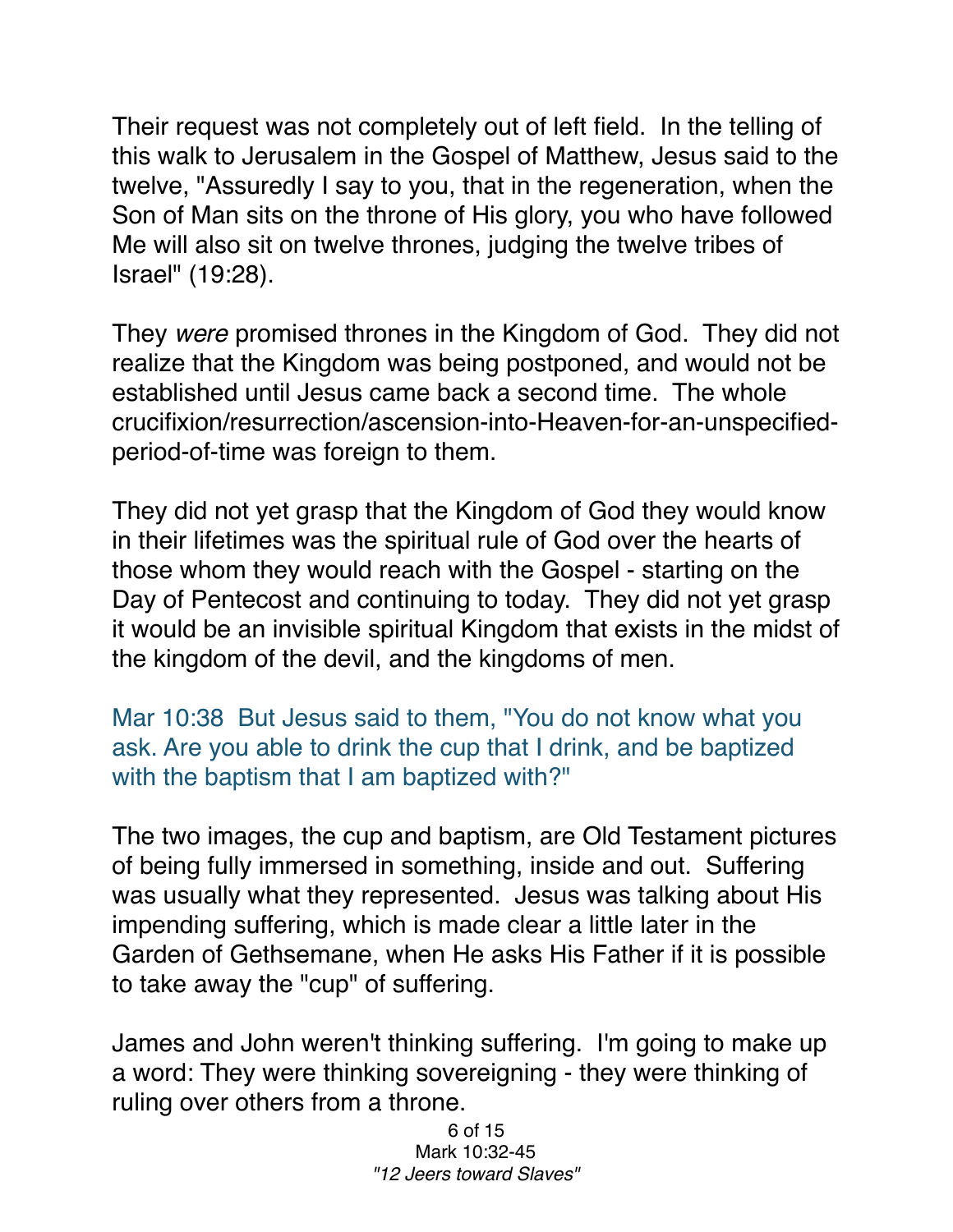Mar 10:39 They said to Him, "We are able." So Jesus said to them, "You will indeed drink the cup that I drink, and with the baptism I am baptized with you will be baptized;

Guys, guys. Of course they were not "able." They were not really listening to Jesus.

They were not able, but later they would be enabled, after Jesus rose from the dead and ascended into Heaven, to be immersed in, and to drink their own cups of, suffering:

- James would get arrested and then beheaded by Herod Antipas.
- John would miraculously survive being boiled in oil, only to be exiled to the Island of Patmos in his 90's.

## Mar 10:40 but to sit on My right hand and on My left is not Mine to give, but it is for those for whom it is prepared."

Jesus **will** sit on a throne in Jerusalem. In the Revelation, in the midst of the Tribulation, we read, "The kingdoms of this world have become the kingdoms of our Lord and of His Christ, and He shall reign forever and ever!" (11:15).

In chapter twenty of the Revelation it says, "And I saw thrones, and they sat on them, and judgment was committed to them... And they lived and reigned with Christ for a thousand years (v4).

There will be a physical Kingdom of God on the earth that will last one thousand years. Afterwards comes eternity in either Hell or Heaven.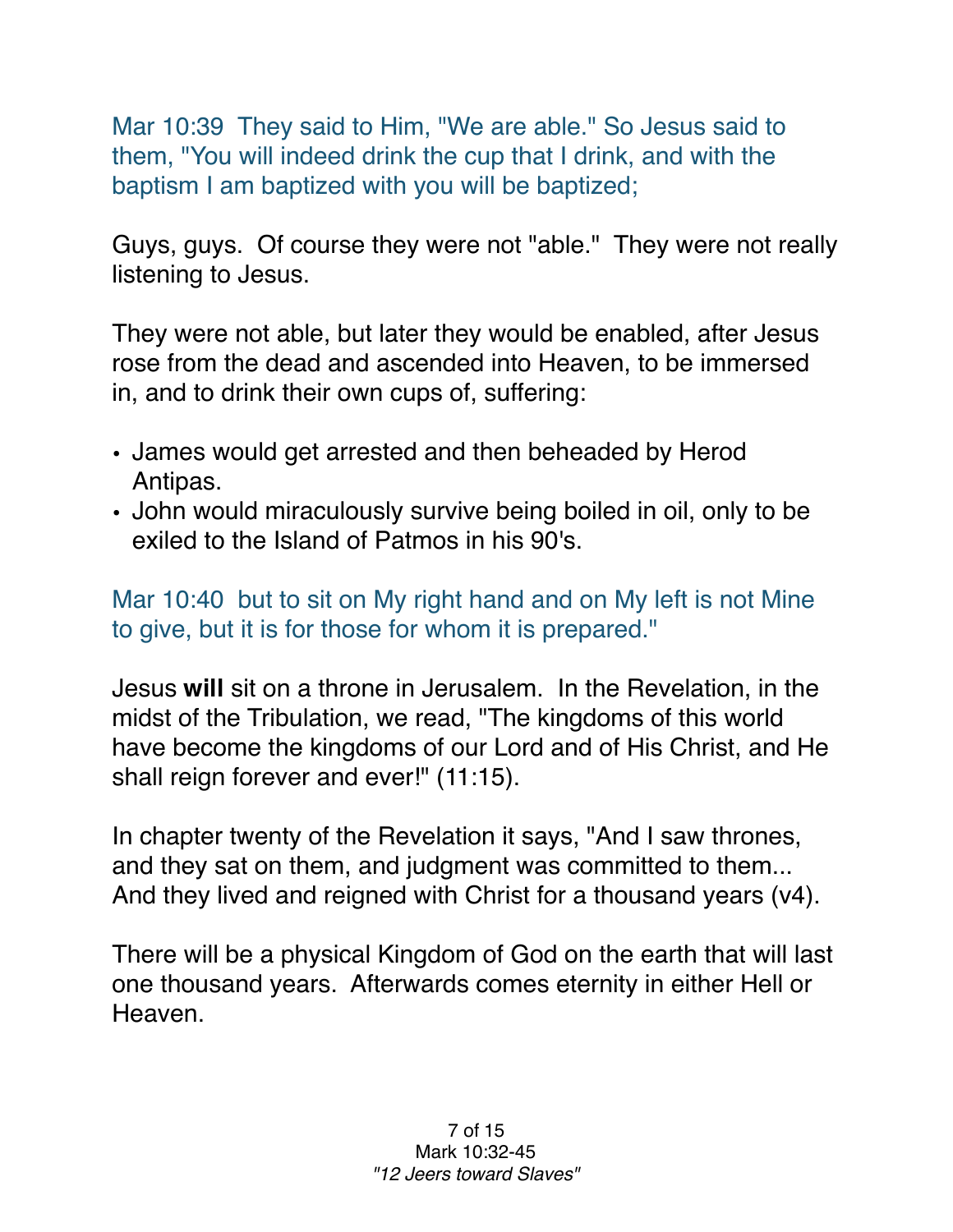James and John are still waiting to see which thrones they will occupy. Jesus is content to let His Father assign responsibilities in the future Kingdom of God on the earth.

As far as thrones go, we, too, will sit on them. First Corinthians 6:2&3 portray us as judging the world, and as judging angels. Revelation 3:21 predicts a time when Jesus sits on His Kingdom throne, and Christians are seated with Him.

It is in our future to rule and reign with Jesus - seated on thrones.

**But not now.** Now the Kingdom is the spiritual rule of God in human hearts that receive the Gospel. We have work to do - as servants, and as slaves.

#2 You Should Wait By Serving Tables (v41-45)

Am I a server, or a servant? If I'm a servant, am I a slave? Those are the questions suggested by Jesus' discussion with the disciples.

Mar 10:41 And when the ten heard it, they began to be greatly displeased with James and John.

I wonder how Peter felt? Among the twelve, Peter, James, and John often formed an inner circle around Jesus. They were privileged to be with Him at times the other nine were not - like the raising of a little girl from the dead, and like on the Mountain of Transfiguration.

Now the two brothers aced Peter out of the equation.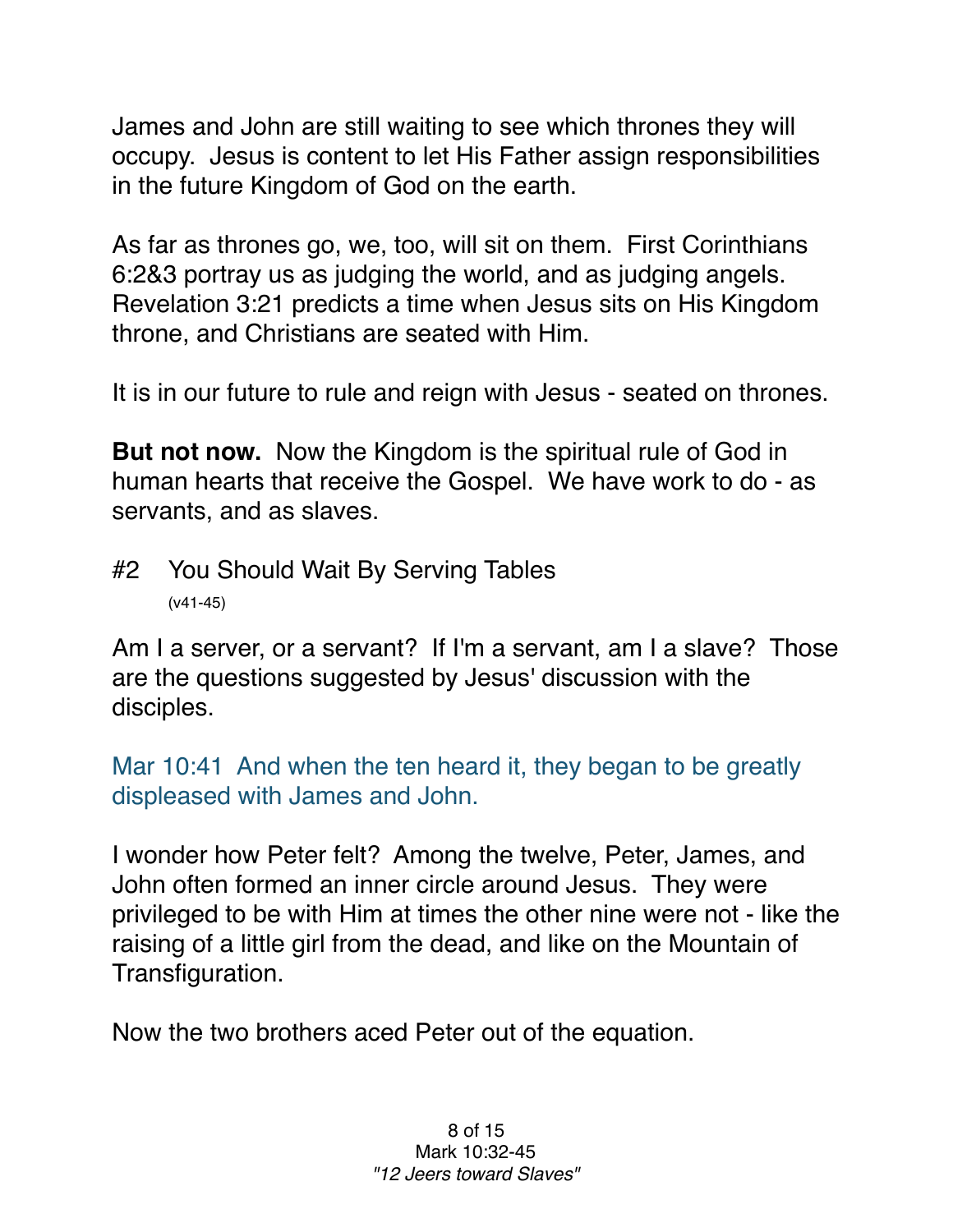The displeasure of the ten tells us that they, too, had throne-envy. They were upset that they'd been upstaged by James and John.

Mar 10:42 But Jesus called them to Himself and said to them, "You know that those who are considered rulers over the Gentiles lord it over them, and their great ones exercise authority over them.

What a concise summary of the world in which we live. The world values working to get ahead, to be on top, to have authority over others, who are seen as being 'under' your command.

Mar 10:43 Yet it shall not be so among you; but whoever desires to become great among you shall be your servant.

"It" - this attitude of ruling over others - "shall not be so among you." Our spiritual life on earth now, while we wait for Jesus to return, is to bear absolutely no resemblance to the world's way of doing things.

BTW - A lot of what I read and hear about reaching those who are unchurched has to do with making the Gospel more mainstream so that we don't scare people off. Churches are going out of their way to seem less like churches. Truth is, people ought to know that the Gospel is radical, calling for, and empowering, radical changes.

Jesus described someone as "being your servant." Does He mean for you to kick-back and be served? Of course not.

He's giving you a way to properly evaluate people. The greatest Christians are those who serve you and others - *not* those who sit over you, ruling you, telling you what to do.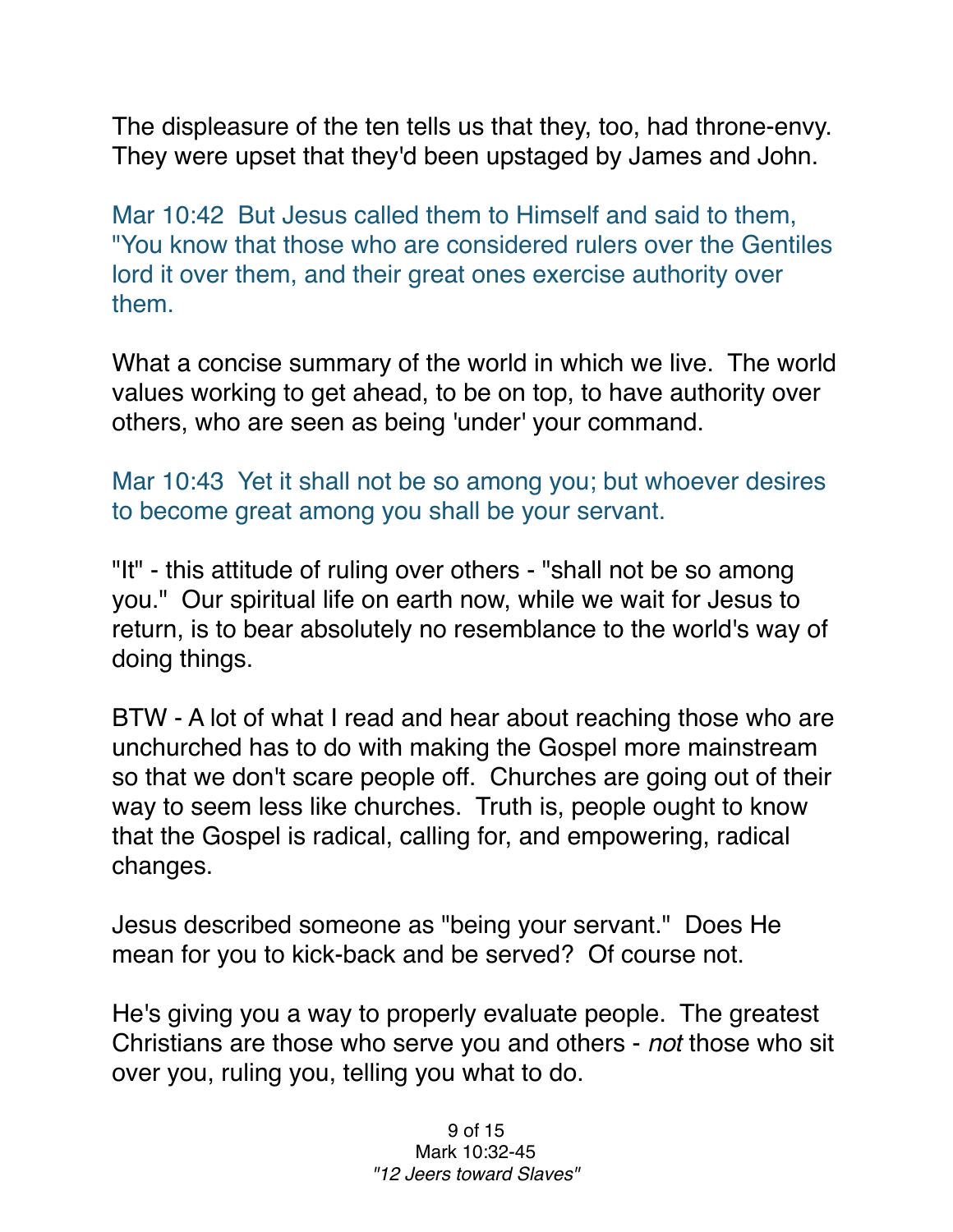James and John, and the other ten, wanted to be seated on their thrones. Instead of being seated on thrones, we are to be serving tables.

The word for "servant" means *table server;* it is what we would call a waiter. You are not to be a person everyone serves; you are to be the person who serves everyone.

The word in Greek is *diakonos*, and you immediately recognize that from it we get our word deacon.

It is generally believed that the office of deacon originated in the selection of seven men by the apostles, among them Stephen, to assist with the charitable work of the early church as recorded in Acts chapter six.

Don't think of deacon in the sense of a board of guys that sits around making decisions and telling other people what to do. That is the exact opposite of what Jesus just said.

Another association with the word *diakonos* is 'not letting the dust settle.' You're so busy serving tables that it's kicking up dust and, before the dust can settle, you're back to serve even more.

I mentioned Stephen. He was the first martyr of the church age stoned to death for his defense of the Gospel. He drank the cup; he was baptized with the baptism.

Which leads us to our first question for introspection: "Am I a server, or a servant?"

Each of us must answer for ourselves, and be careful to not compare ourself to others.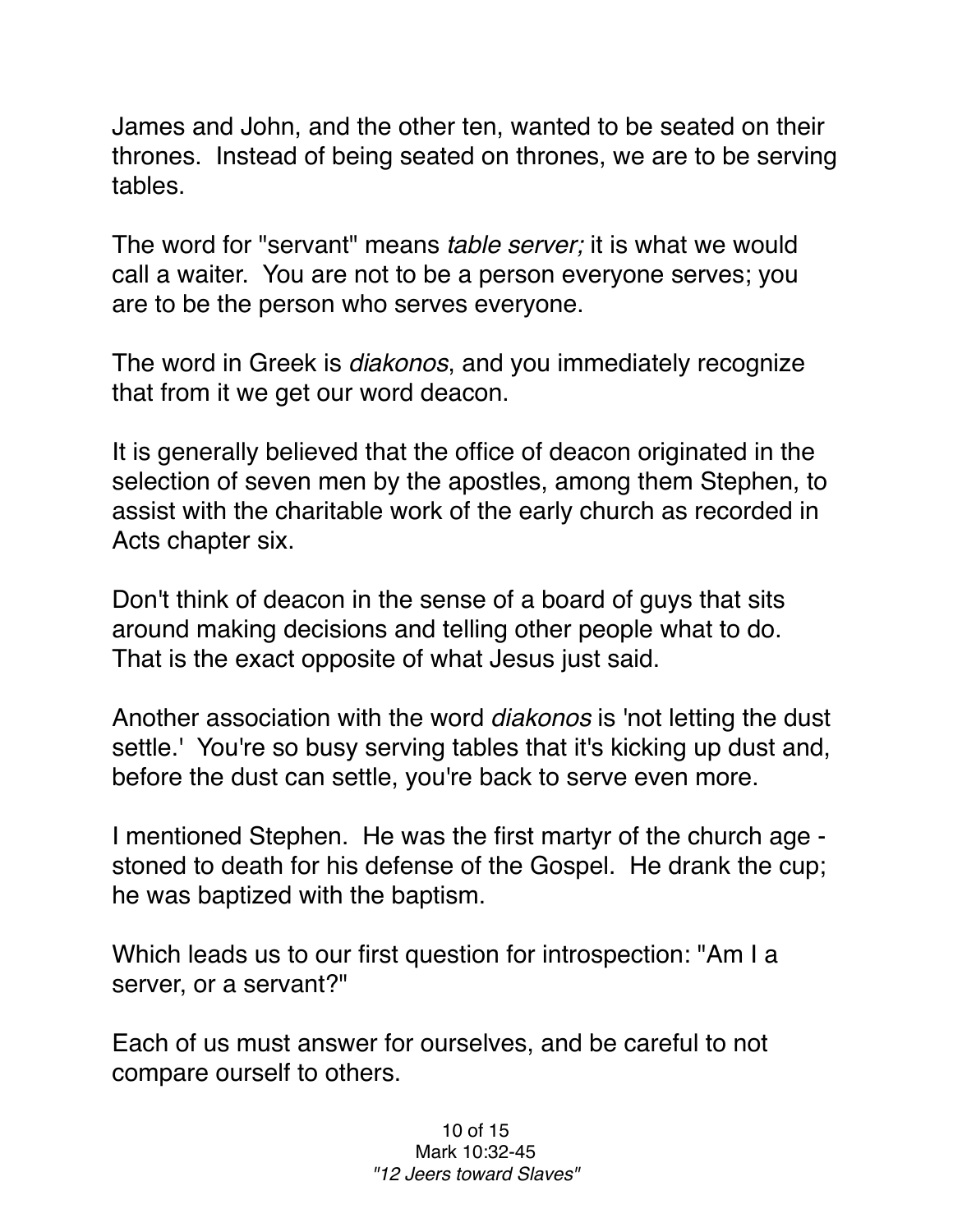Be practical. Delineate what it is you do to serve the Lord. Not just in the church - although serving the household of faith is important.

Just existing as a Christian isn't serving the Lord. You have to actually be doing something. If you say, "I'm a Christian suchand-such," then what are you doing in your activities to promote the Gospel?

If you **are** doing things, do you think you can quit serving anytime you choose? Because, if you are serving as unto the Lord, you can't quit; you need to be released by Him.

I think we'd have to admit there are those who are servers, *not* servants. If that's you - admit it, then abandon the concept onceand-for-all.

Jesus wasn't done. Being a servant is a good start, but you really want and need to be a **slave**.

Mar 10:44 And whoever of you desires to be first shall be slave of all.

If you recognize greatness by seeing believers serving, then you ought to desire to be the lowest servant in every situation. You ought to desire to be a "slave."

Here is a surprising fact: If you look in the Old Testament in the King James Version, you will find the English word "slave" only once.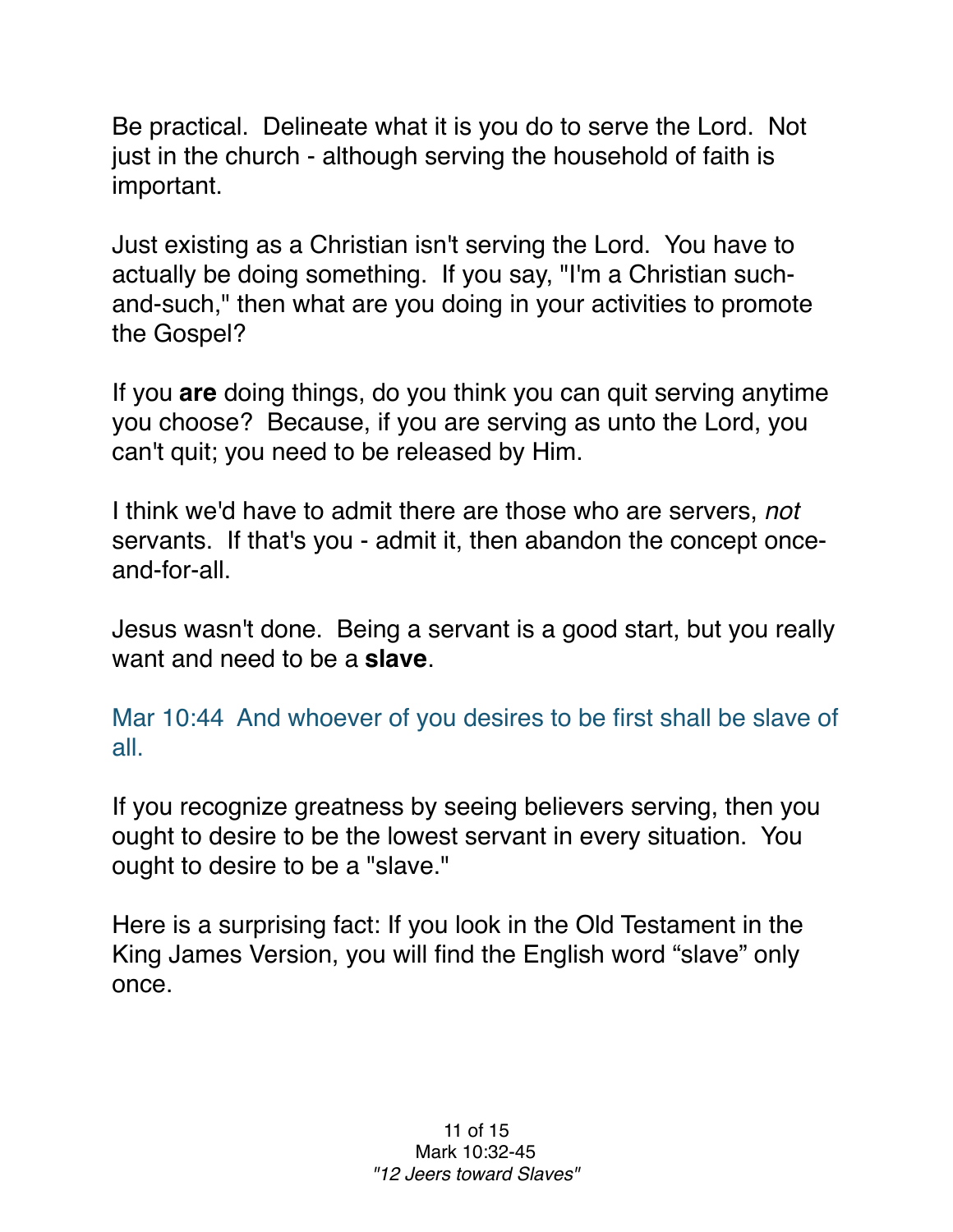But the Hebrew word appears 800 times in the noun form, and nearly 300 in the verb form. There is a word in the Old Testament for "slave" that appears eleven hundred times, but in your English Bible it's only translated "slave" once.

If you go to the New Testament, you will find the Greek word for "slave" about 150 times in all its forms. And you will find it actually translated "slave" only a few of those 150 times.

These facts caused one scholar to comment, "the word "slave" is the most important, all-encompassing, and clarifying word to describe a Christian used in the New Testament, and yet whenever a Christian is in view, it's not translated "slave."

We all have our images of slavery, and they are rightfully very bad ones, I'd guess, so this idea of being a slave is a hard sell. The translators chose words like "servant," and "bondservant" instead of "slave."

You've heard about the Jewish bondservant. It comes from Exodus 21:1-6. According to the Law, a man who couldn't pay a debt he owed had to become the servant of his creditor in order to work off the debt, or until the next sabbath year, whichever was shorter. If, during the time of his temporary service, he concluded that his master was a good man to work for, he could voluntarily convert his term of service into a life long commitment. In doing so he was agreeing to permanently subordinate his own interests in favor of his master's, to do whatever the master required. It was the servant's choice to enter into a bondservant relationship with his master, but once the agreement was made he could not choose to undo it later. It was a lifelong commitment.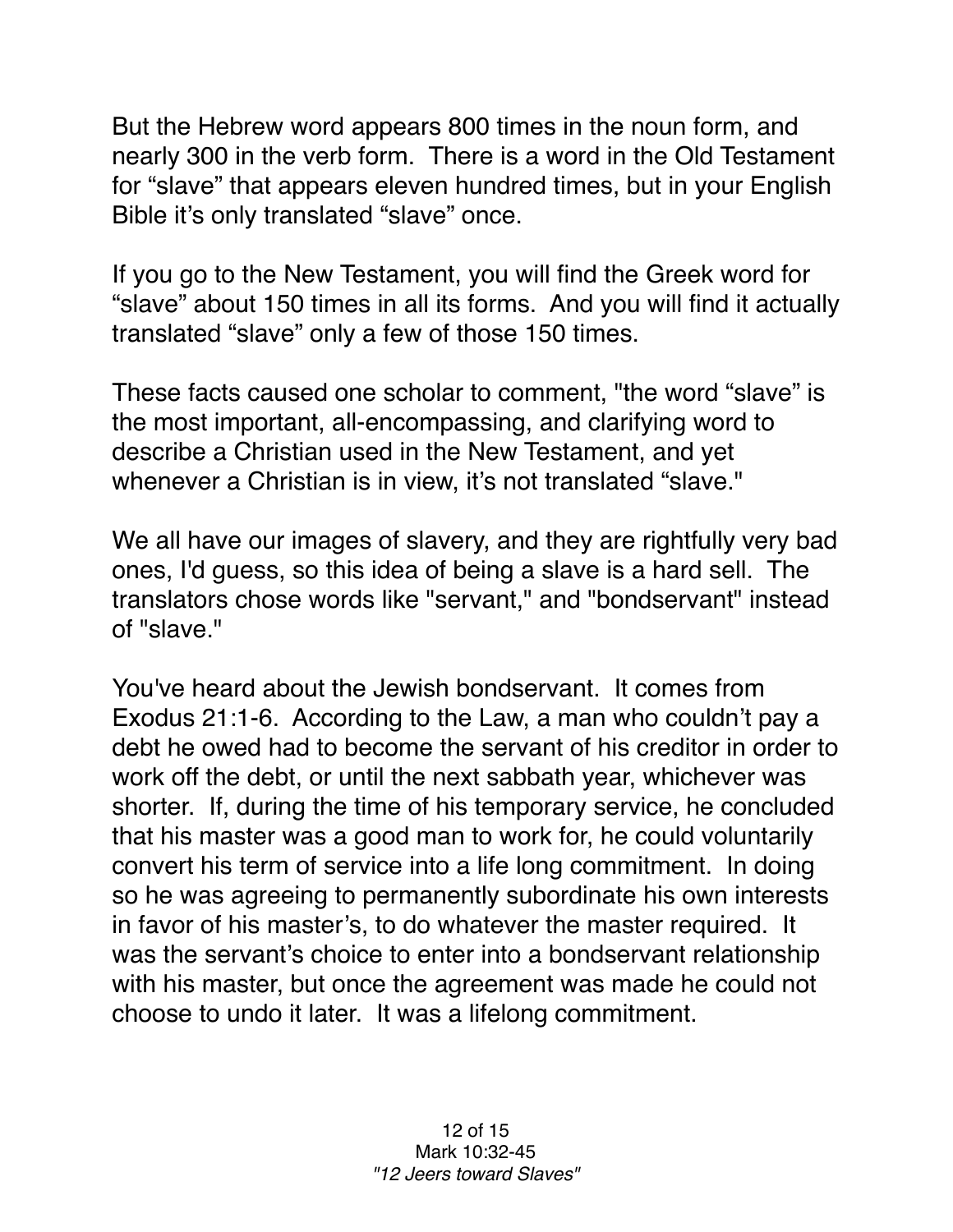If his master agreed, they would go before the judges to make the arrangement official, and then the master would drive an awl through his servant's earlobe and into the door post of the house. This was to signify that the servant had become permanently "attached" to the master's household. According to some traditions a golden ring was inserted through the hole in the bond servant's ear to memorialize the event.

You'd go from indentured servant to voluntary slave. I think that is the progression Jesus intends us to consider - going from servants to slaves.

Thus the next question: "Are you a servant, or are you a slave?" Again, each of us must consider that for ourself. But consider it we must, because the church age in which we live is the time when Jesus needs slaves who understand that their lives are totally in His hands.

Jesus isn't asking you to do anything He hasn't already done:

Mar 10:45 For even the Son of Man did not come to be served, but to serve, and to give His life a ransom for many."

"Ransom" refers to a payment to effect the release of slaves or captives from bondage. The human race is held captive under the power of Satan and sin and death from which they cannot free themselves. Jesus' death paid the price that sets people free.

The preposition "for," used in Mark only here, reinforces the idea of substitution. It means *instead of, in the place of.*

Jesus gave His life a ransom, instead of you and I having to die. He took our place - the place of "many."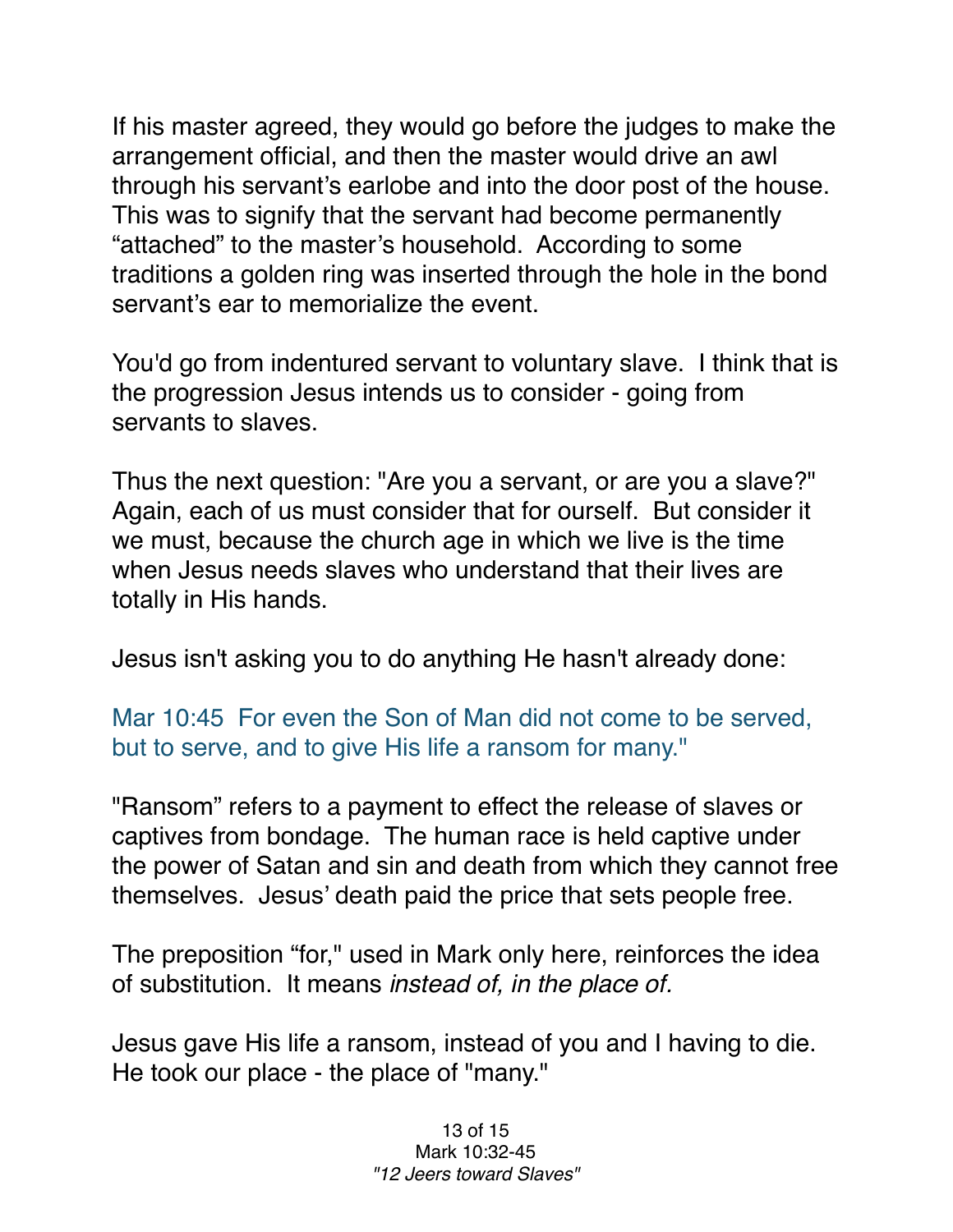We are to understand "many" in the inclusive sense of "all." It emphasizes how a large number derive the benefit from the single sacrifice of the one ransomer.

I'm not just making that up because I want it to be true. In First Timothy 2:5-6 we read,

1Ti 2:5 For there is one God and one Mediator between God and men, the Man Christ Jesus,

1Ti 2:6 who gave Himself **a ransom for all,** to be testified in due time,

I mentioned that Jesus and the twelve were on their way to Jerusalem, to celebrate Passover. There, in the Upper Room, as they sat on cushions around a low, oval table, there were no servants, no slaves, to help them; just the thirteen of them.

At one point Jesus would get up, take off His outer garment, and gird Himself up as a slave would, to go around and wash the disciples feet.

It represented His decision in eternity past to voluntarily set aside the prerogatives of His deity, and take on the body of a man, in order to serve the human race as a slave - washing us clean by the power of His blood shed on the Cross at Calvary.

We know that Jesus was God's final sacrifice for sin. He was therefore called the Lamb of God Who takes away the sin of the world.

At Passover, just as the lambs were being slain in the Temple, Jesus died on the Cross.